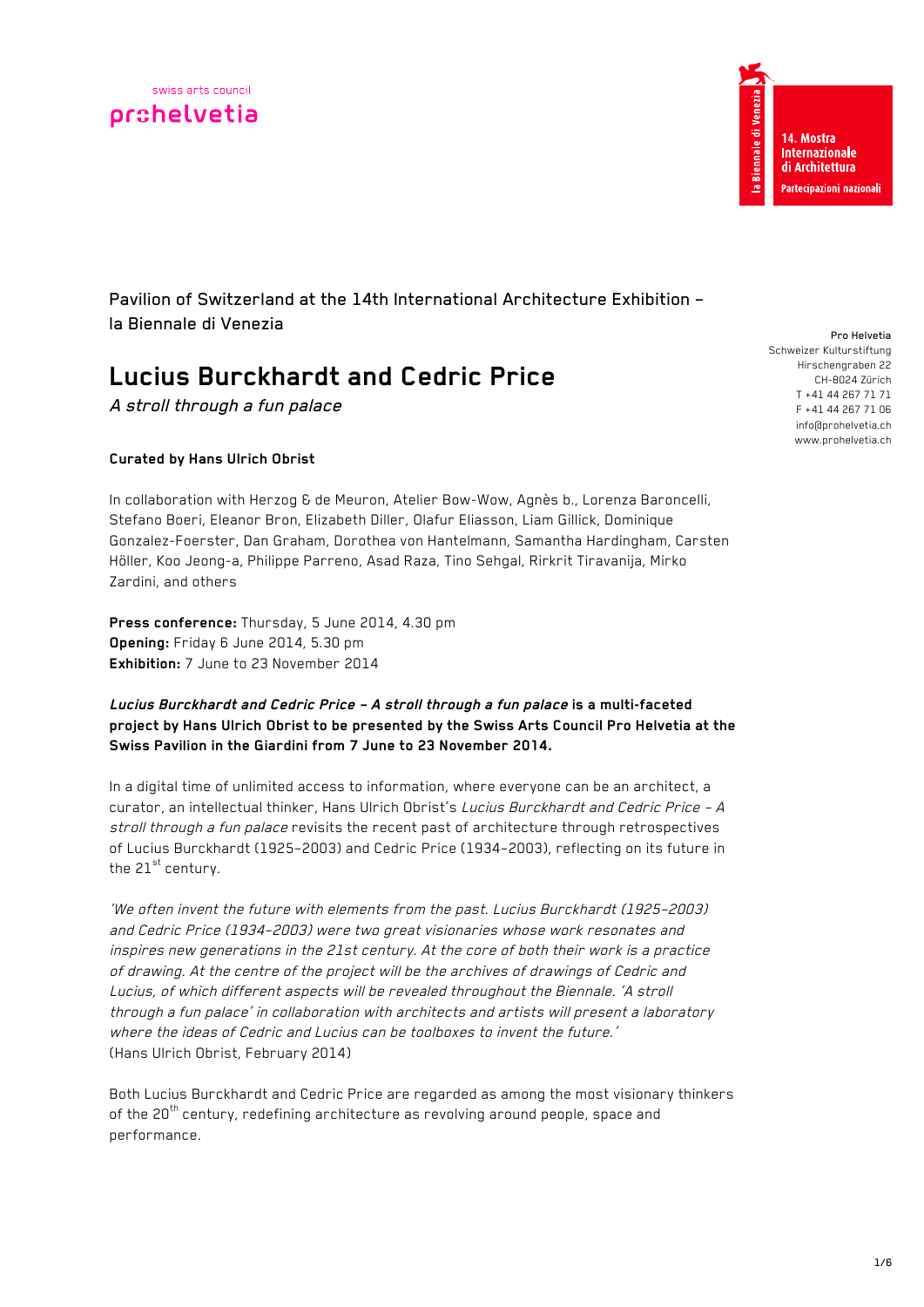

a Biennale di Venez 14. Mostra **Internazionale** di Architettura .<br>Partecipazioni nazionali

Lucius Burckhardt was a Swiss political economist, sociologist, art historian and planning theorist, known as founding father of 'strollology' – his science of the walk. He pioneered an interdisciplinary analysis of man-made environments, discussing both the visible and invisible aspects of our cities, landscapes, political processes and social relations, as well as the long-term effects of design and planning decisions.

Cedric Price was guided by a fundamental belief that architecture must 'enable people to think the unthinkable'. His project Fun Palace (1960-61), conceived as a 'laboratory of fun' and 'university of the streets', though never realised, established him as one of the UK's most innovative and thought-provoking architects.

Both Burckhardt and Price critiqued the traditional tertiary education system and were interested in rethinking the basic concept of a university. Following their revolutionary teaching methods, Obrist's Lucius Burckhardt and Cedric Price – A stroll through a fun palace radically re-approaches the idea of the national pavilion, reconceiving it as a site for cross-disciplinary, interactive, international engagement. Acknowledging that it is not possible to present the complex practices of Burckhardt and Price through a static display of drawings, Lucius Burckhardt and Cedric Price – A stroll through a fun palace aims for visitors to encounter the architects' archives performatively. The display on Lucius Burckhardt is co-curated by architects Herzog & de Meuron, in collaboration with the Lucius & Annemarie Burckhardt Foundation and Martin Schmitz Verlag, whilst the temporary archive of Cedric Price is co-curated by Mirko Zardini, director of the Canadian Centre for Architecture (CCA). To present the temporary archives, Herzog & de Meuron have devised a site-specific system located in the graphic room of the Swiss Pavilion, aiming to create a new system of knowledge and ideas. Visible through the glass walls but not accessible to the public, it is to be conceived as an object on display.

'As former students of Lucius Burckhardt, we were very happy to accept Hans Ulrich Obrist's invitation to contribute to this small Biennale project – the longer we worked on it and thought about it, the less "physical" the exhibition concept became, so that, in the end, only Lucius's and Cedric's mental universe were floating in space.' (Jacques Herzog and Pierre de Meuron, February 2014)

The idea of an architecture that could take account of time was of central importance to both Price and Burckhardt's practices, and the exhibition will reflect this aspect of their work. The space will be programmed according to a time-based dramaturgy, creating a changing mise-en-scène and an exhibition in constant motion. As the invention of new institutional forms was essential to Price and Burckhardt, the exhibition will also theoretically reflect on this endeavor. The opening days will feature a series of discussions on architecture, landscape design and modes of display. Several times a day Dorothea von Hantelmann will present vignettes on the past, present and future function of art institutions. The exhibition will also include contributions by Dominique Gonzalez-Foerster, Philippe Parreno, Asad Raza and Tino Sehgal, whilst other contemporary artists and architects, such as Dan Graham, Liam Gillick and Koo Jeong-a, will present their homages to Burckhardt and Price.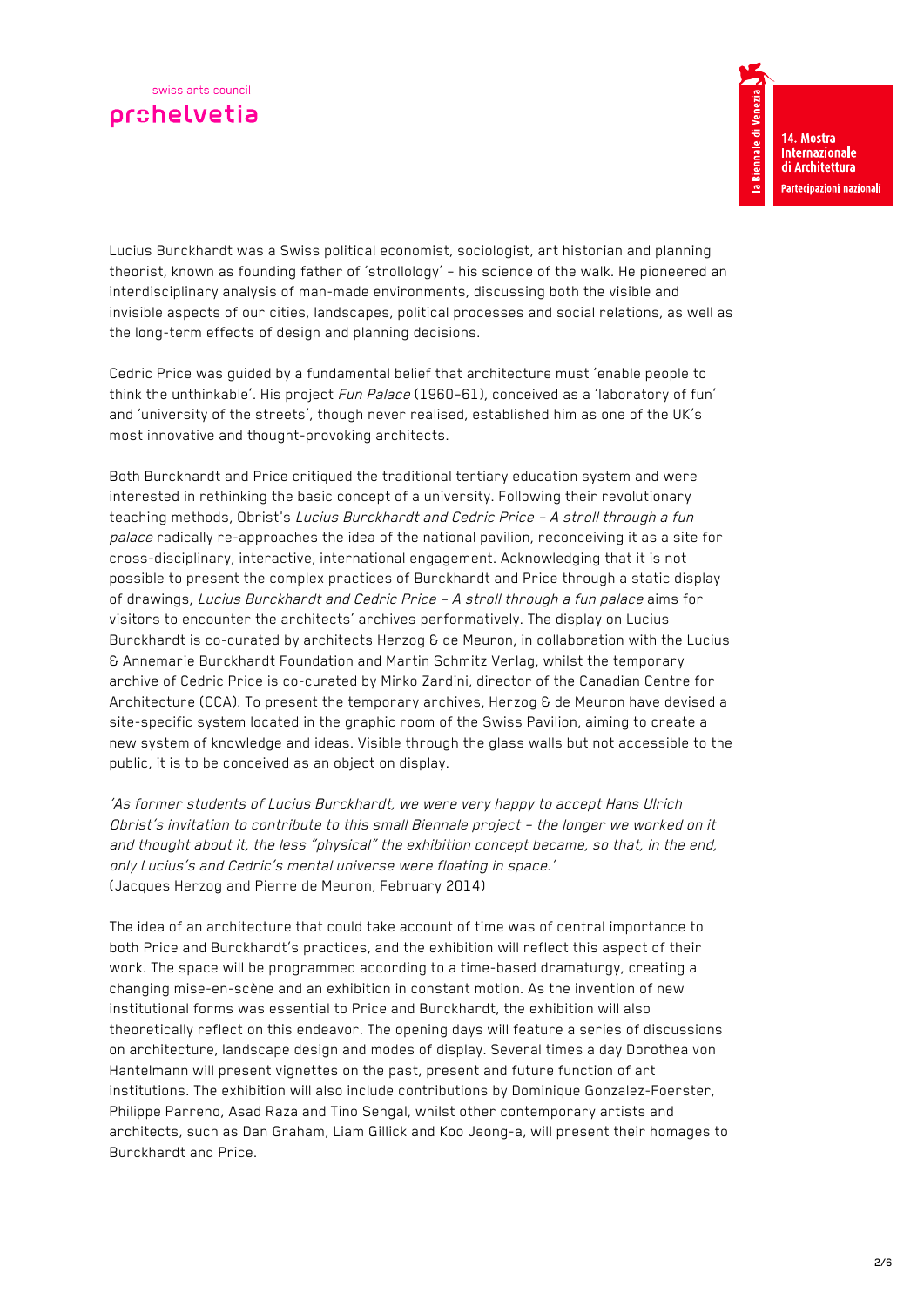Following Burckhardt's and Price's critique of the traditional university system, Lucius Burckhardt and Cedric Price - A stroll through a fun palace will function as an architectural school under the leadership of Italian architect Stefano Boeri with Lorenza Baroncelli. It will welcome and connect students in a worldwide network of thinkers, schools and researchers, enabling them to reflect on how the contemporary landscape is changing. This network will produce a digital daily and a weekly print magazine titled The Tomorrow.

Invited by Hans Ulrich Obrist, Japanese architects Atelier Bow-Wow echoed the idea of Price's Fun Palace with a strong visual intervention above the entrance to the Swiss Pavilion.

Lucius Burckhardt and Cedric Price – A stroll through a fun palace was anticipated by the exhibition Lucius Burckhardt Exhibition and educational program for the Swiss Pavilion at the Architecture Biennale 2014 and a series of seminars on Lucius Burckhardt and Cedric Price, which took place from 13 March to 11 April 2014 at the Institute for the History and Theory of Architecture (gta) at the ETH Zurich. These were presented by gta Exhibitions in collaboration with Herzog & de Meuron, the Lucius & Annemarie Burckhardt Foundation, the Canadian Centre for Architecture and Samantha Hardingham.

Lucius Burckhardt and Cedric Price - A stroll through a fun palace will be accompanied by a publication by NORM designers, Zurich.

## **'Salon Suisse': a platform for lively international exchange**

This year's talks and events programme 'Salon Suisse', entitled The next 100 Years -Scenarios for an Alpine City State, taking place at the Palazzo Trevisan degli Ulivi for the third time, will be curated by Zurich-based architects and urbanists Hiromi Hosoya and Markus Schaefer. All events are free and open to everyone. Partner of 'Salon Suisse' is Laufen Bathrooms AG.

**For further information please visit:** www.biennials.ch.

#### **Press Information**

**Switzerland:** Swiss Arts Council Pro Helvetia Press Office Sabina Schwarzenbach | Head of Communication | Pro Helvetia | T +41 44 267 71 39 sschwarzenbach@prohelvetia.ch

**International:** Rhiannon Pickles PR Caroline Widmer | Rhiannon Pickles PR | M +44 (0) 790 884 8075 | caroline@picklespr.com

#### **For high-res press images and to download the press release please visit:**

http://www.biennials.ch/home/Press.aspx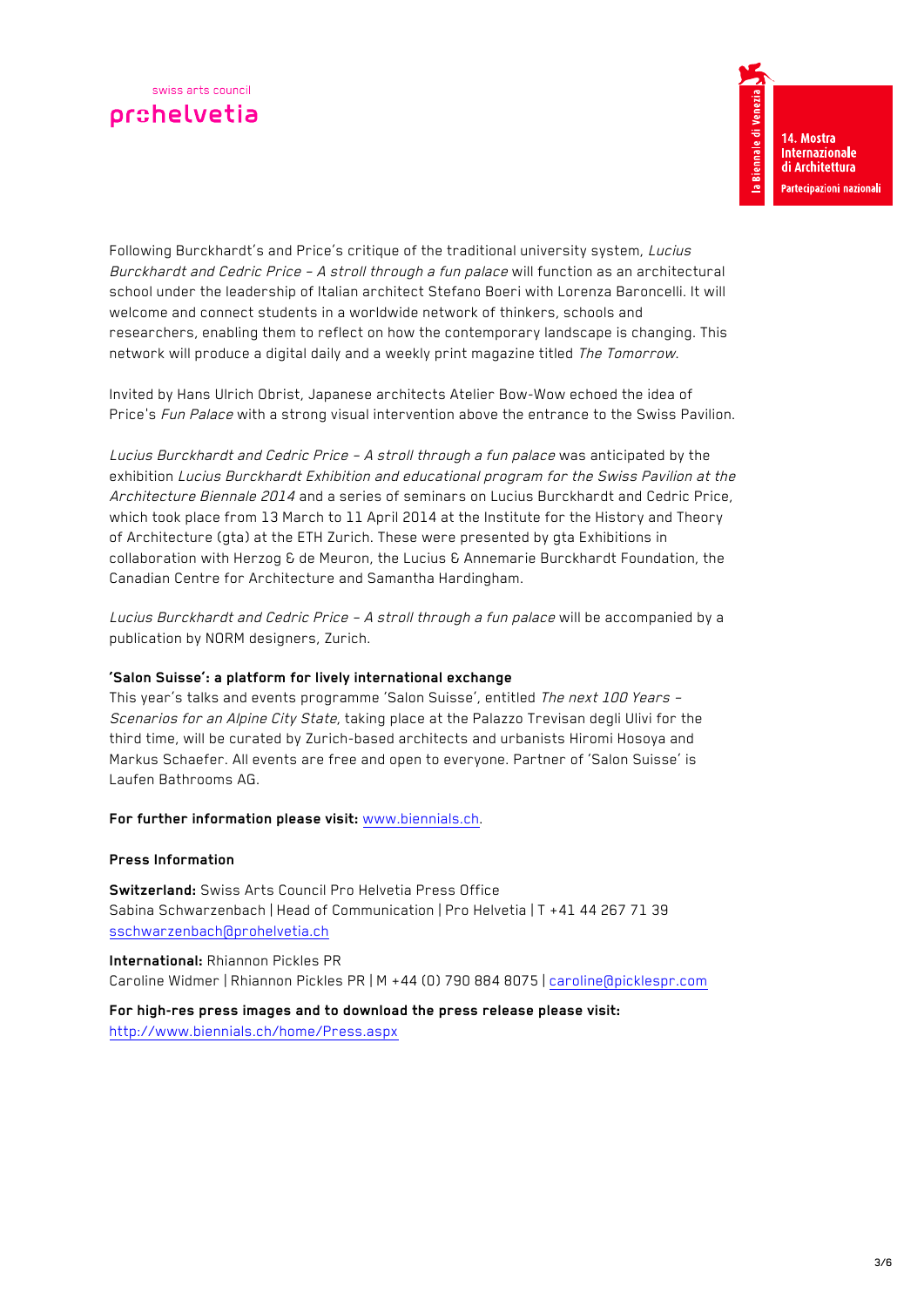## **Notes to editors**

#### **Hans Ulrich Obrist**

Hans Ulrich Obrist (b. 1968, Zurich, Switzerland) is co-director of the Serpentine Galleries, London. Prior to this, he was the Curator of the Musée d'Art Moderne de la Ville, Paris. Since his first show 'World Soup' (The Kitchen Show) in 1991 he has curated more than 250 exhibitions.

Obrist's recent publications include A Brief History of Curating, Project Japan: Metabolism Talks with Rem Koolhaas, Everything You Always Wanted to Know About Curating But Were Afraid to Ask, Do It: The Compendium, Think Like Clouds, Ai Weiwei Speaks, Sharp Tongues - Loose Lips - Open Eyes - Ears to the Ground, along with new volumes of his Conversation Series.

## **Lucius Burckhardt**

Lucius Burckhardt (1925–2003) was a Swiss political economist, sociologist, art historian and planning theorist and is well known as founding father of 'strollology'– his science of the walk. He was a pioneer of an interdisciplinary analysis of man-made environments and discussed both the visible and invisible aspects of our cities, landscapes, political processes and social relations, as well as the long-term effects of design and planning decisions. He established the importance of sociology in architecture education and in 1969, in the aftermath of student revolts, he conceded to student demands by establishing at the ETH Zurich a professorial 'sofa' in contrast to the professorial chair. This was the beginning of his project 'Lehrcanapé' a form of teaching focusing on issues of contemporary complexity that were representative of real professional difficulties and on solutions that ideally manifested an interdisciplinary approach. His experiment addressed the role of architecture in society and led to radical demands for more democratic, participatory structures in academic institutions.

#### **Cedric Price**

Price (1934–2003) was an English architect. His lateral approach to architecture and to time-based urban interventions has ensured that his work has an enduring influence on contemporary architects and artists, from Bernard Tschumi and Rem Koolhaas, to Rachel Whiteread. His projects were governed by the belief that architecture must 'enable people to think the unthinkable'. His project 'Fun Palace' (1960–61), although unrealised, established him as one of the UK's most innovative and thought-provoking architects. A collaboration with theatre director Joan Littlewood, the idea was to build a 'laboratory of fun', with facilities for dancing, music, drama and fireworks. Central to Price's practice was the belief that through an appropriate use of new technology the public could have unprecedented control over their environment. Price critiqued the traditional university system and was interested in radically rethinking the basic concept of a university. In 1964, he presented his 'Potteries Thinkbelt' project for the former mining and manufacturing area of Staffordshire, England. He proposed a mobile learning resource for 20,000 students utilising the railway infrastructure of a declining industrial zone. It offered a solution to the need for educational facilities in addition to providing a catalyst for economic and social growth for the area. Price wrote prolifically for architecture magazines throughout his career and was renowned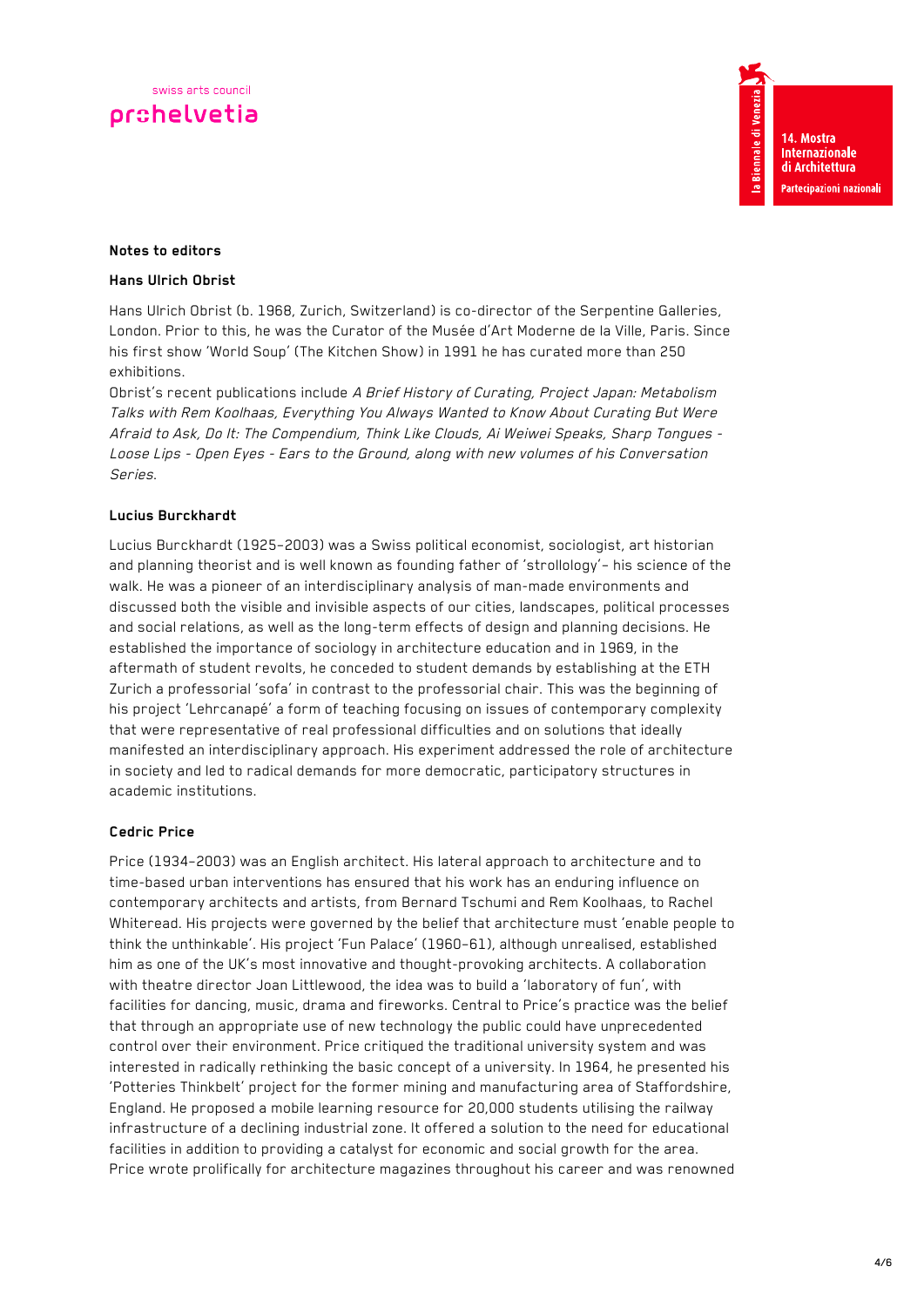for his uniquely entertaining and thought-provoking talks in architecture schools around the world. The Cedric Price Archive is held at the Canadian Centre for Architecture (CCA), Montreal since 1995.

# **The Swiss Arts Council Pro Helvetia**

Mandated by the Swiss Confederation, the Swiss Arts Council promotes artistic creation in Switzerland, contributes to cultural exchange at home, promotes the dissemination of Swiss culture abroad and fosters cultural outreach. Pro Helvetia is responsible for the Swiss contributions to the Biennale di Venezia and the Cairo Biennale. Switzerland has been present at the Biennale Architettura since 1991 and since 1920 at the Biennale Arte.

The project at the Swiss Pavilion is supported by: LUMA Foundation and STEO Stiftung



## **LUMA Foundation**

The non-profit LUMA Foundation is committed to supporting the activities of independent artists and pioneers, as well as international institutions working in the fields of art and photography, publishing, documentary, and multimedia. Established by Maja Hoffmann in 2004, the foundation promotes challenging artistic projects combining a particular interest in environmental issues, human rights, education, and culture in the broadest sense. The LUMA Foundation's current focus is the development of a new creative campus in Arles (France) with its Core Team working together with architects Frank Gehry and Annabelle Selldorf. This ambitious project for the production of exhibitions, research, education and archives is supported by a growing number of public and private partnerships.

## **STEO Foundation**

On the occasion of its 50th anniversary, STEO Foundation is delighted to support Hans Ulrich Obrist's research and mediation project, Lucius Burckhardt and Cedric Price – A stroll through a fun palace, for the Swiss Pavilion at the  $14<sup>th</sup>$  International Architecture Exhibition in Venice. The Foundation enables a research stay in Venice for around 60 students and 10 artists from Zurich who will play a vital role in the Swiss Pavilion in engaging with the oeuvres of Lucius Burckhardt and Cedric Price. The results of their research and mediation are to be presented in Zurich following the biennale. The STEO Foundation supports, promotes and awards ambitious talents in the fields of literature, art and science who are residents or citizens of the Canton of Zurich.